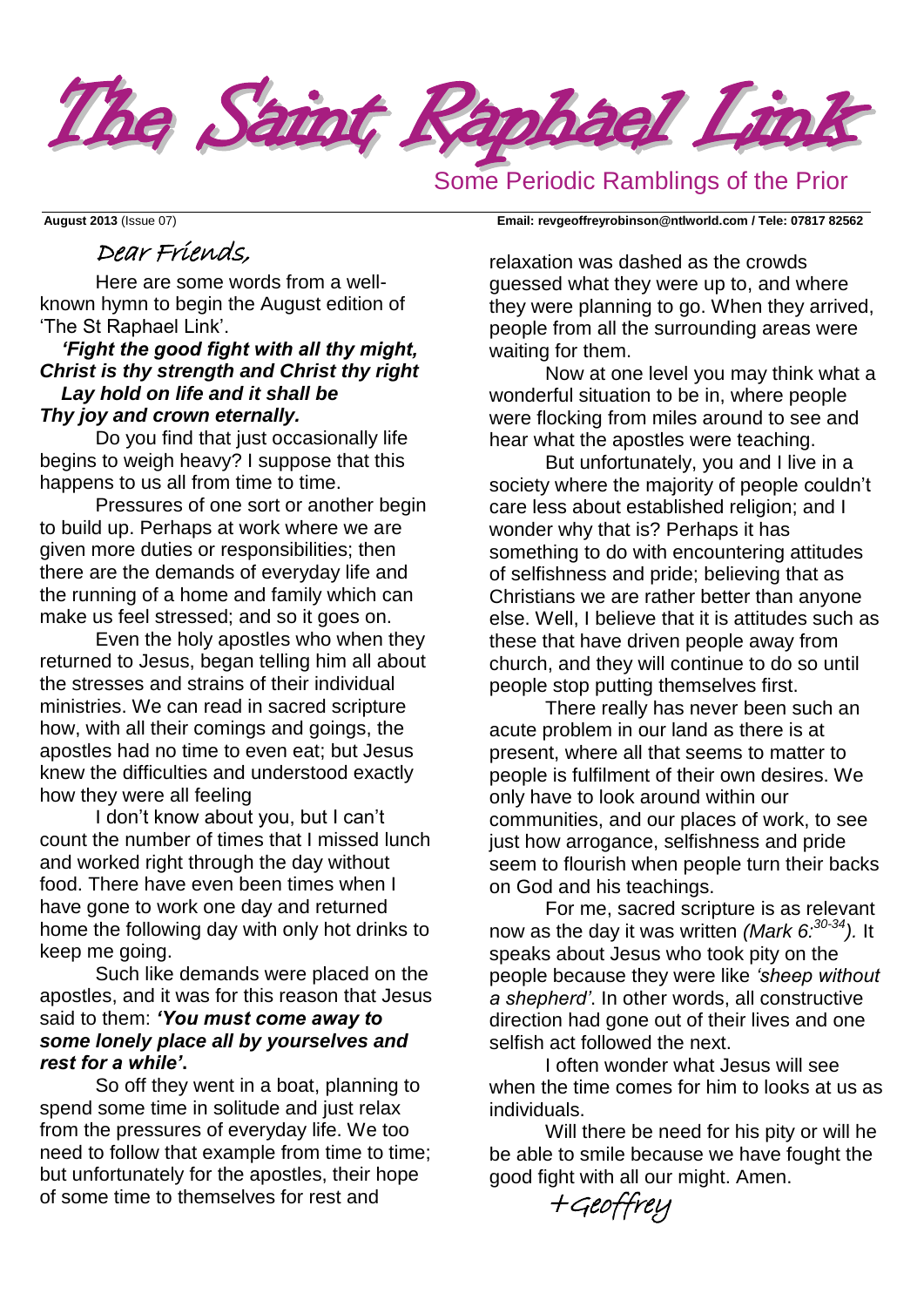## **For your Prayers:**



Beryl Anderton / Mary Gallagher / Gillian Gaiter / Norman Glover\* / Lesley Fudge / Thelma Thompson / Paul Shaw / Sheila Hogarth / Ivy Holland / Maddie and Alan Penlington / Ruth Barr / Marjorie Greenwood / Simon Taylor / Dorothy Burns / Kathleen Roberts / Suzie Jeng / Hilery Robinson / Tracey Solley / Ian & Anne Weatherall / Marlene Addy / Phillip Ward / Pauline Weatherall / Graham McCrudden\* / Ray & Doreen Connell / Rita Davison / Margaret Smith / Florence Palmer / Jean Gott / Sadie Sutton / Tony Kirby / Philip Coope / Gordon & Anne Gentry / Margaret Waterhouse / Pat Williamson / Norman Winstanley / Ruby & Calvin Brindley *(Gozo)* / Joan Crawford / Helen Kirk / John Leatherland, bishop / Elsie Rhodes / Darren Ferguson / Samantha Glover / William Collier. *('\*' = close to death)*

## **Calendar of Saints:**



**Jean-Baptiste-Marie Vianney** (8 May 1786 – 4 August 1859)

He is commonly known in English as **St John Vianney**, and was a French parish priest who is venerated in the Church of God as a saint and as the patron saint of all priests. He is often referred to as the *"Curé d'Ars"*. He became internationally notable for his priestly and pastoral work in his parish because of the radical spiritual transformation of the community and its surroundings. Catholics attribute this to his saintly life, mortification, his persevering ministry in the sacrament of confession, and his ardent devotion to the Blessed Virgin Mary and to Saint Philomena.

### **[C](http://homersykes.photoshelter.com/gallery-image/CHARLES-DICKENS-FESTIVAL-ROCHESTER-KENT-UK/G000071OyuH_ZXe8/I0000bt9DSe6odMA)ook's Corner**:



#### **DANISH GAMMON WITH MANGO & PORT SAUCE Ingredients:**

6lb Danish Gammon Joint, un-smoked *Sauce:* 1 x 14½ oz can of sliced mangoes Unsweetened orange juice ¼ pint port 1 tbsp of arrowroot *Garnish:* parsley springs **Method:**

Pre-heat oven to 180C or Gas Mark 4 Weigh the joint and calculate the cooking time, allowing 25 minutes per pound plus 25 minutes. Rinse and dry joint. Wrap in foil and place in a roasting tin. Bake on middle shelf of oven.

## **Am I a Soldier of the Cross?**



Am I a soldier of the cross, A follower of the Lamb, And shall I fear to own His cause, Or blush to speak His Name?

Must I be carried to the skies On flowery beds of ease, While others fought to win the prize, And sailed through bloody seas?

Are there no foes for me to face? Must I not stem the flood? Is this vile world a friend to grace, To help me on to God?

Sure I must fight if I would reign; Increase my courage, Lord. I'll bear the toil, endure the pain, Supported by Thy Word.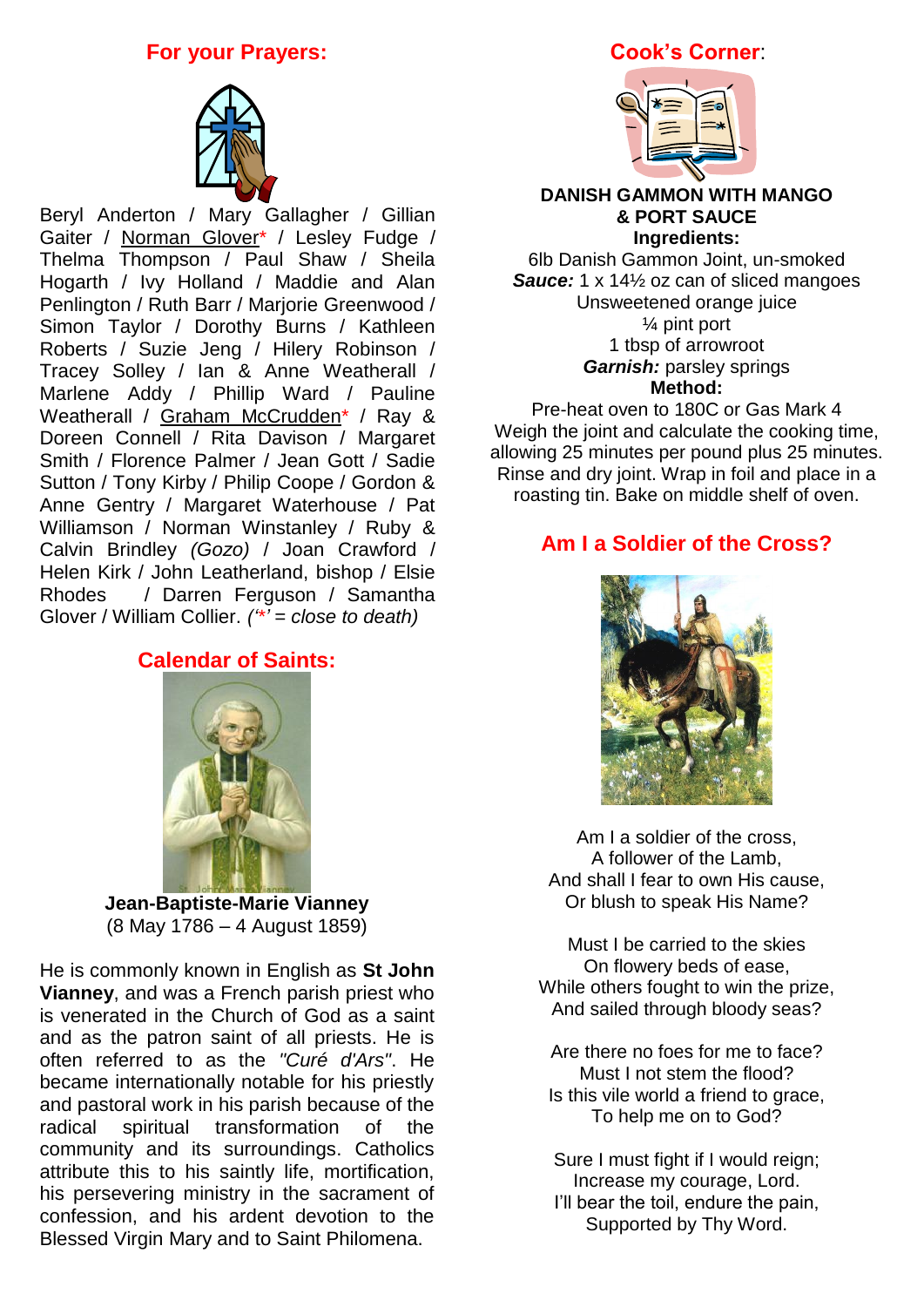Thy saints in all this glorious war Shall conquer, though they die; They see the triumph from afar, By faith's discerning eye.

When that illustrious day shall rise, And all Thy armies shine In robes of victory through the skies, The glory shall be Thine.

*Words: [Isaac Watts,](http://www.cyberhymnal.org/bio/w/a/t/watts_i.htm) appended to his* Sermons*, published 1721-4; Watts wrote this hymn in conjunction with a sermon he was giving on 1 Corinthians 16:13.* Music: *Arlington, [Thomas A. Arne,](http://www.cyberhymnal.org/bio/a/r/arne_ta.htm) 1762; arranged by [Ralph Harrison](http://www.cyberhymnal.org/bio/h/a/r/harrison_r.htm) in his* Sacred Harmony–A Collection of Psalm tunes, Ancient and Modern *(London: 1784*

# THE ORDER OF ST RAPHAEL Annual Investiture and CONSECRATION OF A New Conclave  $SATUR$ DAY  $24^{TH}$  AUGUST 2013

at the Peterborough Masonic Centre Bretton PE3 8RD



*Details from:* RE The Chevalier Julian Gunnell GCSR KSM Mansell Cottage Gipsy Lane Knebworth SG3 6DJ - Tel: (01438) 811404

### **Did You Know**



## **That no one [knows who invented spectacles](http://didyouknow.org/spectacles/)**

Roman tragedian Seneca (4 BC-AD 65) is said to have read "all the books in Rome" by peering through a glass globe of water. A thousand years later, presbyopic monks used segments of glass spheres that could be laid against

reading material to magnify the letters, basically a magnifying glass, called a "reading stone."

They based their invention on the theories of the Arabic mathematician Alhazen (roughly 1000 AD). Yet, Greek philosopher Aristophanes (c. 448 BC-380 BC) knew that glass could be used as a magnifying glass. Nevertheless it was not until roughly 150 AD that Ptolemy discovered the basic rules of light diffraction and wrote extensively on the subject. (The laws of diffraction was formulated much later by Snellius, between 1600 and 1620.)

Venetian glass blowers, who had learned how to produce glass for reading stones, later constructed lenses that could be held in a frame in front of the eye instead of directly on the reading material. It was intended for use by one eye; the idea to frame two ground glasses using wood or horn, making them into a single unit was born in the 13th century.

In 1268 Roger Bacon made the first known scientific commentary on lenses for vision correction. Salvino D & rsquo;Armate of Pisa and Alessandro Spina of Florence are often credited with the invention of spectacles around 1284 but there is no evidence to conclude this.

The first mention of actual glasses is found in a 1289 manuscript when a member of the Popozo family wrote: "I am so debilitated by age that without the glasses known as spectacles, I would no longer be able to read or write." In 1306, a monk of Pisa mentioned in a sermon: "It is not yet 20 years since the art of making spectacles, one of the most useful arts on earth, was discovered." But **nobody mentioned the inventor**.

In the Middle Ages wearing spectacles signified knowledge and learning. Painters of the time often included spectacles when portraying famous persons even when depicting people who lived before the known invention of spectacles. On numerous paintings the religious teacher Sofronius Eusebius Hieronymus (340 – 420 AD) is portrayed with a lion, a skull and a pair of reading glasses. He is the patron saint of spectacle makers.

#### **Eat more carrots**

It actually is true that eating carrots can help you see better. Carrots contain Vitamin A, which feeds the chemicals that the eye shafts and cones are made of. The shafts capture